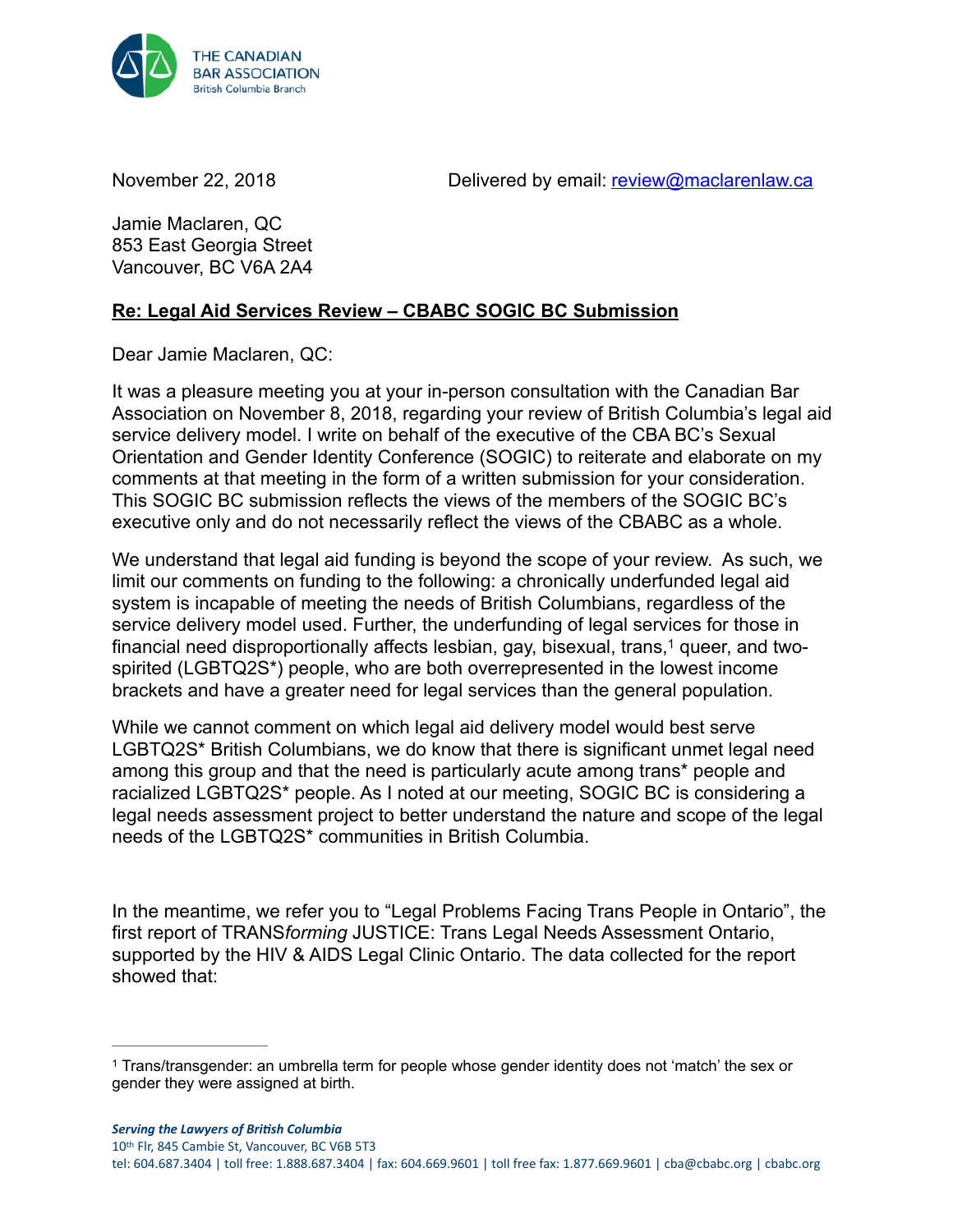

- trans respondents experienced justiciable legal problems in far greater proportion than the general population in Canada;
- experiences of social exclusion, harassment, and violence based on respondents' trans status often caused or complicated justiciable legal problems; and
- <span id="page-1-2"></span>• obtaining legal assistance for justiciable legal problems was very rare, such that most of the problems were left unaddressed, at least formally, even when the impact of the problems was significant[.2](#page-1-0)

In our view, any legal aid service delivery model for British Columbia should include the following characteristics:

- explicit consideration of the unique legal needs of BC's diverse LGBTQ2S\* population, including the different experiences of people with different intersecting identities;
- mechanisms to reduce barriers to access legal aid, such as:
	- o LGBTQ2S\* specific legal advice and information services,
	- $\circ$  a platform (be it a designated legal clinic, law reform centre, or other service delivery format) where LGBTQ2S\* practitioners and allied lawyers can collaborate and develop and enhance LGBTQ2S\* specific legal knowledge and  $\text{skills},^3$  $\text{skills},^3$  and
	- $\circ$  measures addressing discrimination within the legal system and among legal service providers, including meaningful and specific LGBTQ2S\* training for all people involved in the delivery model to counter institutional bias; and
- <span id="page-1-3"></span>• an evaluation and feedback process to assess whether the system is meeting its goals.

<span id="page-1-0"></span><sup>2</sup> See<https://www.halco.org/wp-content/uploads/2018/09/TransFJ-Report2018Sept-EN.pdf>

<span id="page-1-1"></span><sup>&</sup>lt;sup>[3](#page-1-3)</sup> We note that Ontario had previously committed to funding a LGBTQ2S<sup>\*</sup> specific legal clinic, which has been put on hold by the current Ontario government. The proposed clinic model in that instance may be worth reviewing. [See: https://www.thestar.com/news/gta/2018/09/26/ontario-tories-withholding-funding-for-lgbtq-legal-clinic-amid](https://www.thestar.com/news/gta/2018/09/26/ontario-tories-withholding-funding-for-lgbtq-legal-clinic-amid-spending-review.html)[spending-review.html.](https://www.thestar.com/news/gta/2018/09/26/ontario-tories-withholding-funding-for-lgbtq-legal-clinic-amid-spending-review.html)